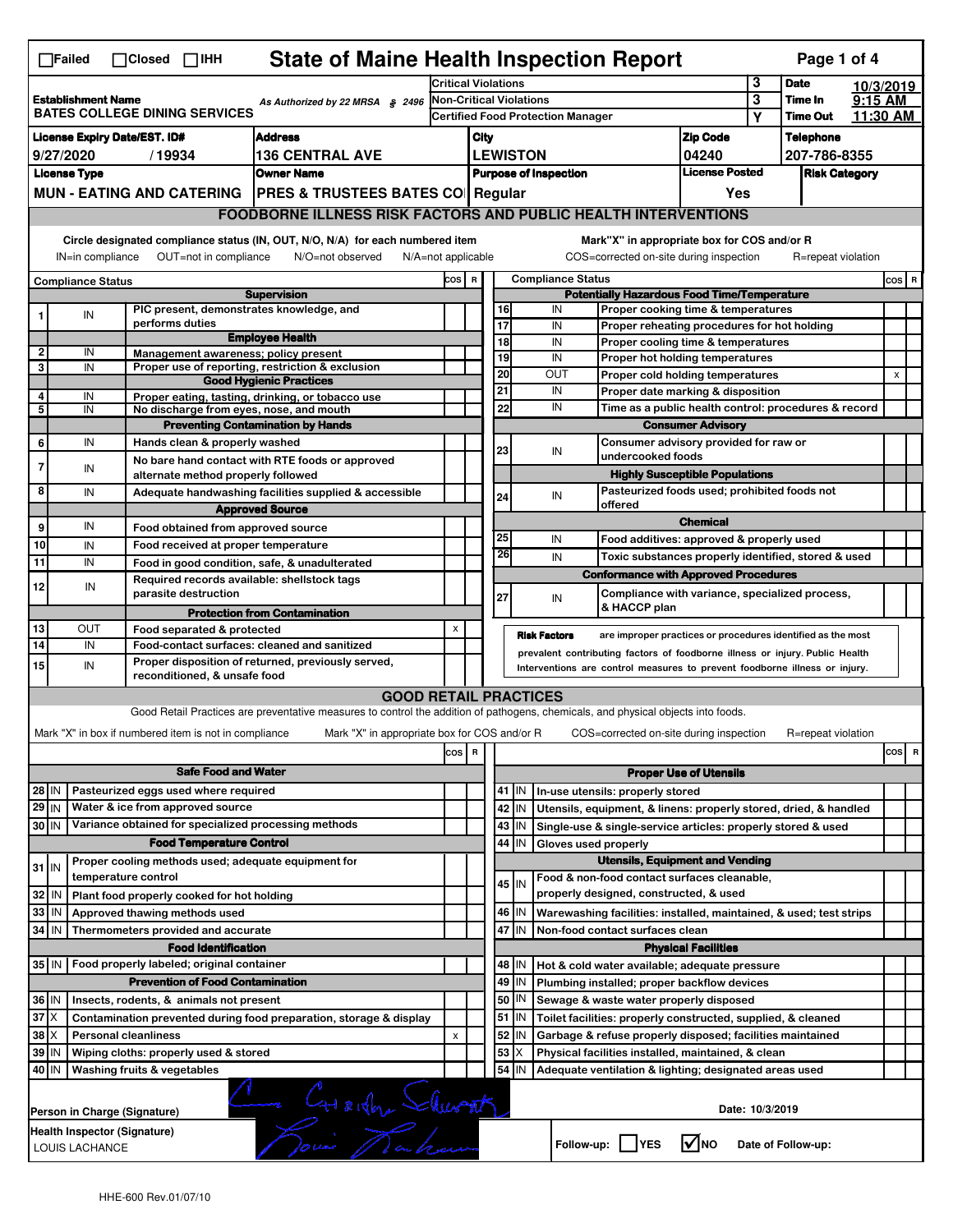|                                                            |                        |                                 | <b>State of Maine Health Inspection Report</b> | Page 2 of 4                      |  |  |  |  |  |
|------------------------------------------------------------|------------------------|---------------------------------|------------------------------------------------|----------------------------------|--|--|--|--|--|
| <b>Establishment Name</b>                                  |                        |                                 | As Authorized by 22 MRSA                       | 10/3/2019<br>Date                |  |  |  |  |  |
| <b>BATES COLLEGE DINING SERVICES</b>                       |                        |                                 | \$2496                                         |                                  |  |  |  |  |  |
| <b>License Expiry Date/EST. ID#</b><br>9/27/2020<br>/19934 | <b>136 CENTRAL AVE</b> | City / State<br><b>LEWISTON</b> | <b>Zip Code</b><br>04240                       | <b>Telephone</b><br>207-786-8355 |  |  |  |  |  |
|                                                            |                        |                                 | <b>Temperature Observations</b>                |                                  |  |  |  |  |  |
| Location                                                   | <b>Temperature</b>     |                                 |                                                | <b>Notes</b>                     |  |  |  |  |  |
| Water                                                      | 109*                   |                                 | Men's restroom hand wash                       |                                  |  |  |  |  |  |
| Butter chip                                                | $37*$                  | Walk in cooler                  |                                                |                                  |  |  |  |  |  |
| Cookie dough                                               | $33^{\star}$           | Walk in cooler                  |                                                |                                  |  |  |  |  |  |
| Water                                                      | $120*$                 | Hand wash                       |                                                |                                  |  |  |  |  |  |
| Hi temp dish                                               | 150*/190*              | Wash/rinse                      |                                                |                                  |  |  |  |  |  |
| Sliced tomato                                              | $41*$                  | Salad bar                       |                                                |                                  |  |  |  |  |  |
| Basil pesto                                                | $60*$                  |                                 | Room temp holding (discarded)                  |                                  |  |  |  |  |  |
| Cooked sausage                                             | $110*$                 |                                 | Hot holding (reheated)                         |                                  |  |  |  |  |  |
| Cooked chicken                                             | $51*$                  |                                 | Cooling process (40 minutes)                   |                                  |  |  |  |  |  |



**Date: 10/3/2019**

**Health Inspector (Signature)**  LOUIS LACHANCE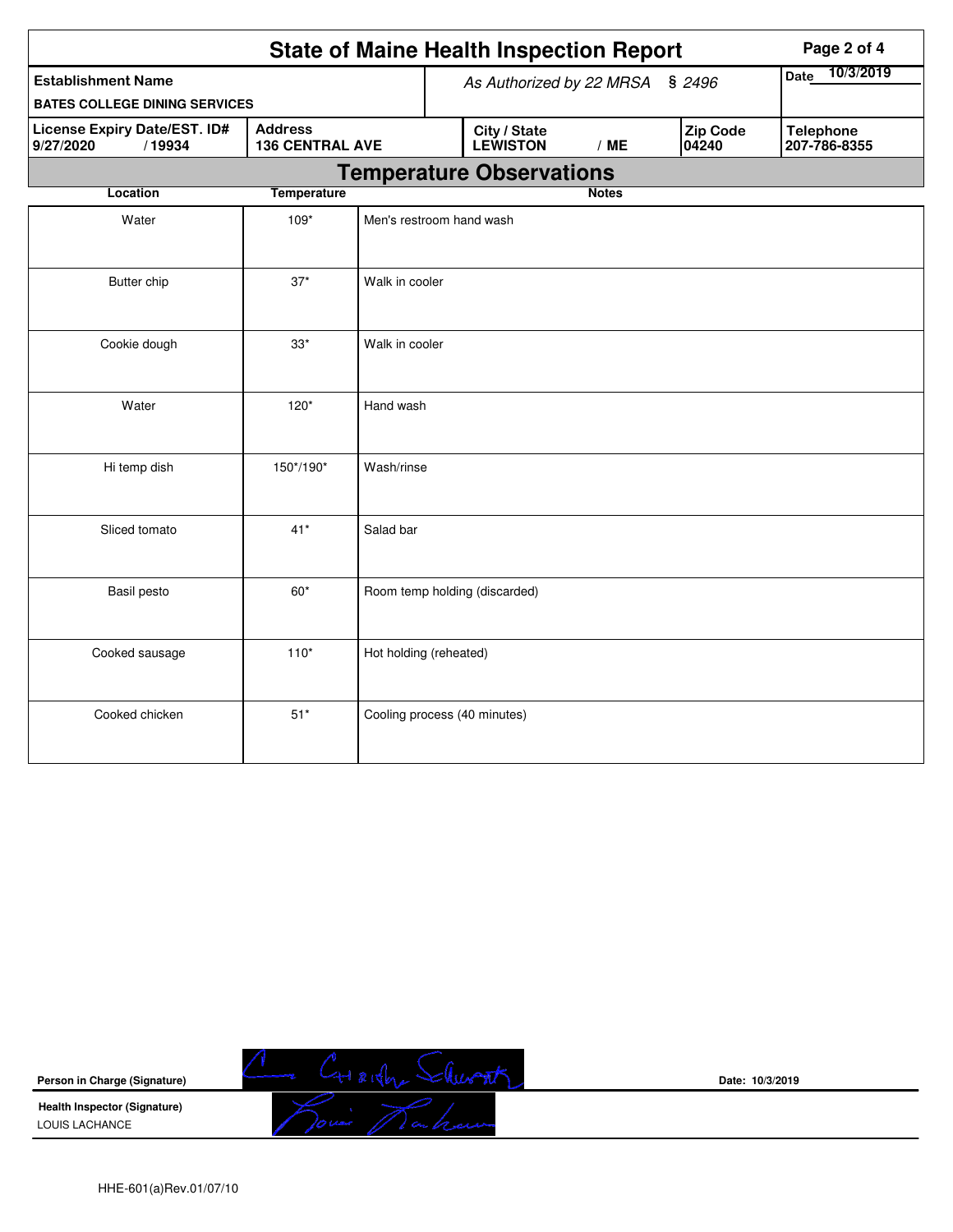|                                                                                                                                                                                                               | <b>State of Maine Health Inspection Report</b>                                                           |                                            |           |                          | Page 3 of 4              |
|---------------------------------------------------------------------------------------------------------------------------------------------------------------------------------------------------------------|----------------------------------------------------------------------------------------------------------|--------------------------------------------|-----------|--------------------------|--------------------------|
| <b>Establishment Name</b>                                                                                                                                                                                     |                                                                                                          |                                            |           |                          | 10/3/2019<br><b>Date</b> |
| <b>BATES COLLEGE DINING SERVICES</b>                                                                                                                                                                          |                                                                                                          |                                            |           |                          |                          |
| License Expiry Date/EST. ID#<br>9/27/2020<br>/19934                                                                                                                                                           | <b>Address</b><br><b>136 CENTRAL AVE</b>                                                                 | City / State<br><b>LEWISTON</b>            | <b>ME</b> | <b>Zip Code</b><br>04240 |                          |
|                                                                                                                                                                                                               |                                                                                                          | <b>Observations and Corrective Actions</b> |           |                          |                          |
|                                                                                                                                                                                                               | Violations cited in this report must be corrected within the time frames below, or as stated in sections | 8-405.11 and 8-406.11 of the Food Code     |           |                          |                          |
| 13: 3-302.11.(A).(1).(A): N: Raw Ready-to-Eat food not protected from cross contamination from raw animal foods during storage, preparation, holding,<br>or display.                                          |                                                                                                          |                                            |           |                          |                          |
| INSPECTOR NOTES: Raw marinated beef over RTE foods. Raw shell eggs over RTE. ** COS                                                                                                                           |                                                                                                          |                                            |           |                          |                          |
| 20: 3-501.16.(A).(2): C: PHF not maintained at 41 F or less.                                                                                                                                                  |                                                                                                          |                                            |           |                          |                          |
| INSPECTOR NOTES: Raw garlic, basil, oil held at room temperature. Prepared raw ginger and minced garlic elevated in temperature. **COS<br>(discarded)                                                         |                                                                                                          |                                            |           |                          |                          |
| 37: 3-306.11: C: Food on display not protected by packaging, service line, food guards, or display cases.                                                                                                     |                                                                                                          |                                            |           |                          |                          |
| INSPECTOR NOTES: Multiple condiments, RTE whole fruit left unprotected during display. Use sneeze guards and /or food pan covers where<br>nessecary.                                                          |                                                                                                          |                                            |           |                          |                          |
| 37: 3-306.13.(B): C: Unacceptable utensils/dispensing methods at consumer self-service operation.                                                                                                             |                                                                                                          |                                            |           |                          |                          |
| INSPECTOR NOTES: Self service vegetarian counter and peanut station needs utensils for self service to limit risk of contamination from unclean hands,<br>etc.                                                |                                                                                                          |                                            |           |                          |                          |
| 38: 2-303.11: N: Food Employee wearing jewelry on their arms or hands.                                                                                                                                        |                                                                                                          |                                            |           |                          |                          |
| INSPECTOR NOTES: Multiple food service workers wearing wrist watches and/or excessive jewerly on hands and wrists. Refer to this code in the FDA<br>Food Code to be compliant. ** COS                         |                                                                                                          |                                            |           |                          |                          |
| 53: 6-501.12: N: The physical facilities are not clean.                                                                                                                                                       |                                                                                                          |                                            |           |                          |                          |
| INSPECTOR NOTES: Ceiling tiles, light covers and ventilation in one specific area of the kitchen has an accumilation of dust and debris that could cause<br>conatmination. Clean more often and as nessecary. |                                                                                                          |                                            |           |                          |                          |
|                                                                                                                                                                                                               |                                                                                                          |                                            |           |                          |                          |
|                                                                                                                                                                                                               |                                                                                                          |                                            |           |                          |                          |
|                                                                                                                                                                                                               |                                                                                                          |                                            |           |                          |                          |
|                                                                                                                                                                                                               |                                                                                                          |                                            |           |                          |                          |
|                                                                                                                                                                                                               |                                                                                                          |                                            |           |                          |                          |
|                                                                                                                                                                                                               |                                                                                                          |                                            |           |                          |                          |



**Date: 10/3/2019**

HHE-601(a)Rev.01/07/10 Page 3 of 4